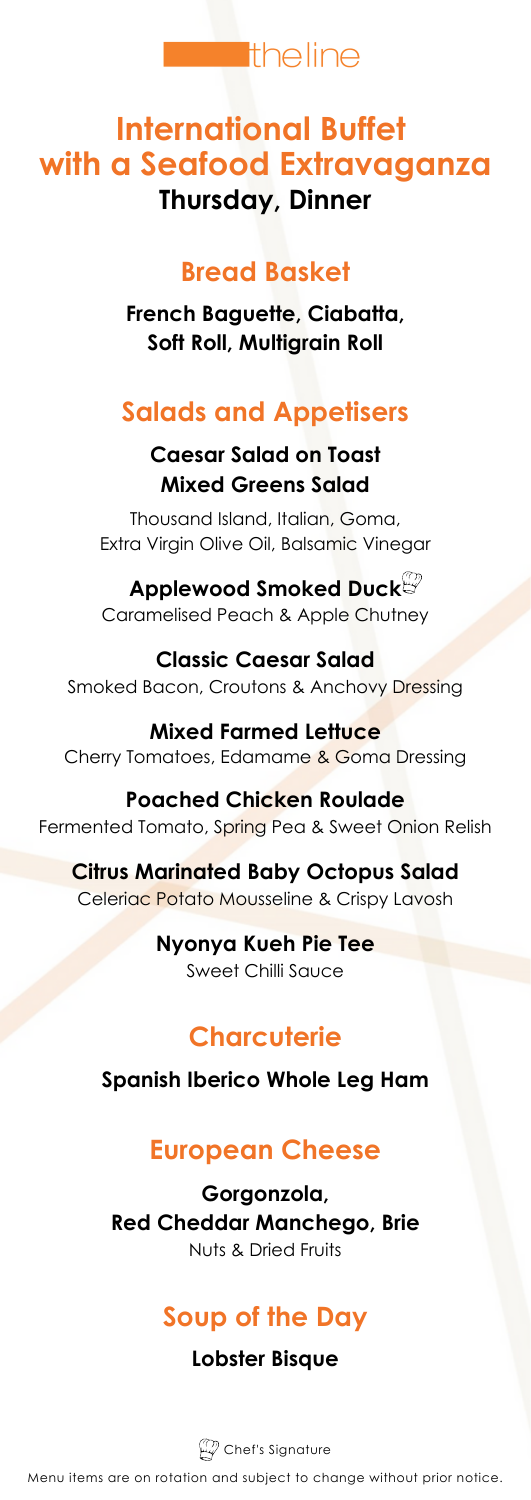#### **Seafood Harvest**

#### **Seafood Platter**

Fresh Oyster, Boston Lobster, Sea Prawn, Black Mussel, Half Shell Scallop, White Clam, Gong Gong

#### **Japanese**

**Salmon Aburi Maki**

**Salmon Sushi Aburi**

**Poke Bowl** Salmon or Tuna

# **Assorted Sushi**

Snow Crab Maki, Ebi Fry Maki, Tamago Sushi, Inari Sushi Roll, California Roll

#### **Miso Clam Soup**

**Assorted Sashimi** Tuna, Salmon, Tako, Hokkaido Scallop

## **Western**

**Roasted Australian Angus Prime Rib Beef, Beef Jus & Beef Bone Marrow**

**Salt–Crusted Norwegian Whole Salmon with Lemon Butter Sauce**

**Cioppino Seafood Stew & Gremolata Toast**

**Braised Beef Cheek Bourguignon**

**Baked Oyster Mornay**

#### **Mashed Potatoes & Roasted Potatoes**

**Braised Savoury Cabbage with Cream Sauce & Crispy Bacon**

#### **Spaghetti Wagyu Beef Bolognese or**

**Seafood Marinara** Whole Parmesan, Parmigiano-Reggiano

## **Condiments**

Dijon Mustard, Whole Grain Mustard English Mustard, Horseradish

Menu items are on rotation and subject to change without prior notice.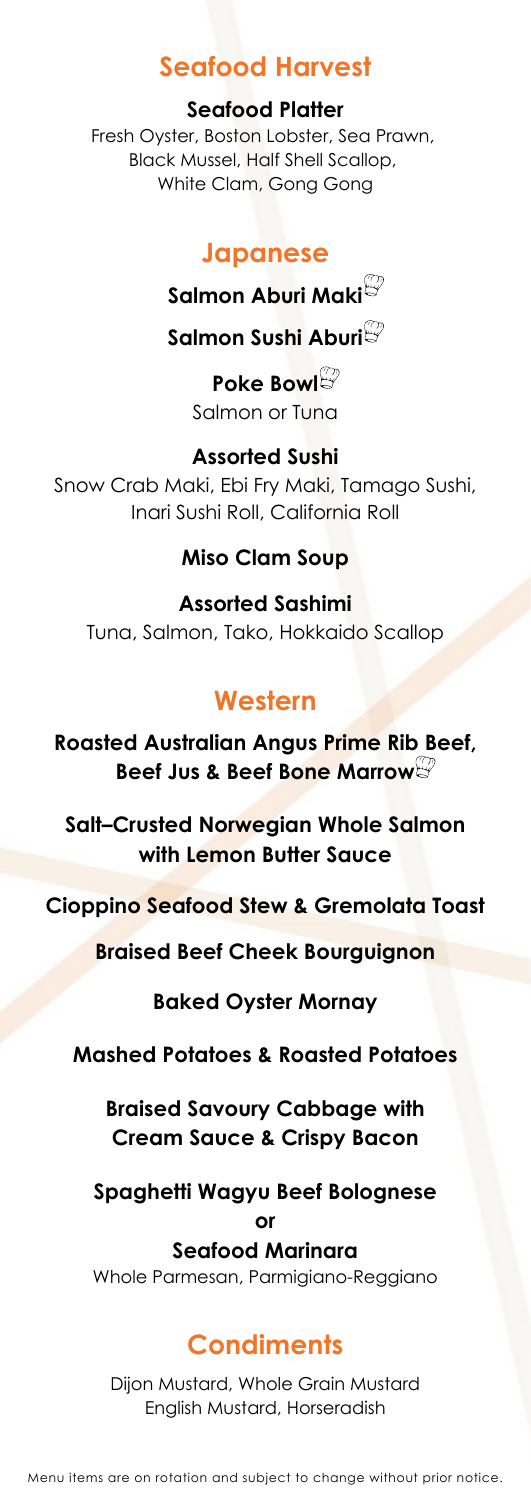# **Middle Eastern**

#### **Hummus Beiruti**

**Fatet Djej** Layered Chicken Platter

**Laban Emo** Lamb Shank with Warm Yogurt Soup

## **Arayes Kafta**

**Samke Terabouslsive** Baked Seabass, Tahini Sauce, Pinenuts, Pita Chips

> **Lamb Ouzi** Baked Lamb and Spiced Rice

## **Asian Selection**

**Bakwan Kepiting Soup**

**Beef Rendang**

**Seafood Hokkien Mee**

**Nyonya Curry Prawn**

**Sambal King Crab** Stir-Fried Crab with Thick & Spicy Sambal Sauce

> **Ikan Bakar Sambal Hijau** Baked Fish with Sambal Hijau

**Belinjau Cracker & Sambal Oelek**

**Chicken & Beef Satay** Served with condiments

# **Noodles**

**Beef Noodles** In collaboration with acclaimed Wah Eng Beef Noodles

**Singapore Laksa**

# **Roasts**

**Crispy Pipa Duck Roasted Pork Belly Roasted Duck**

Menu items are on rotation and subject to change without prior notice.